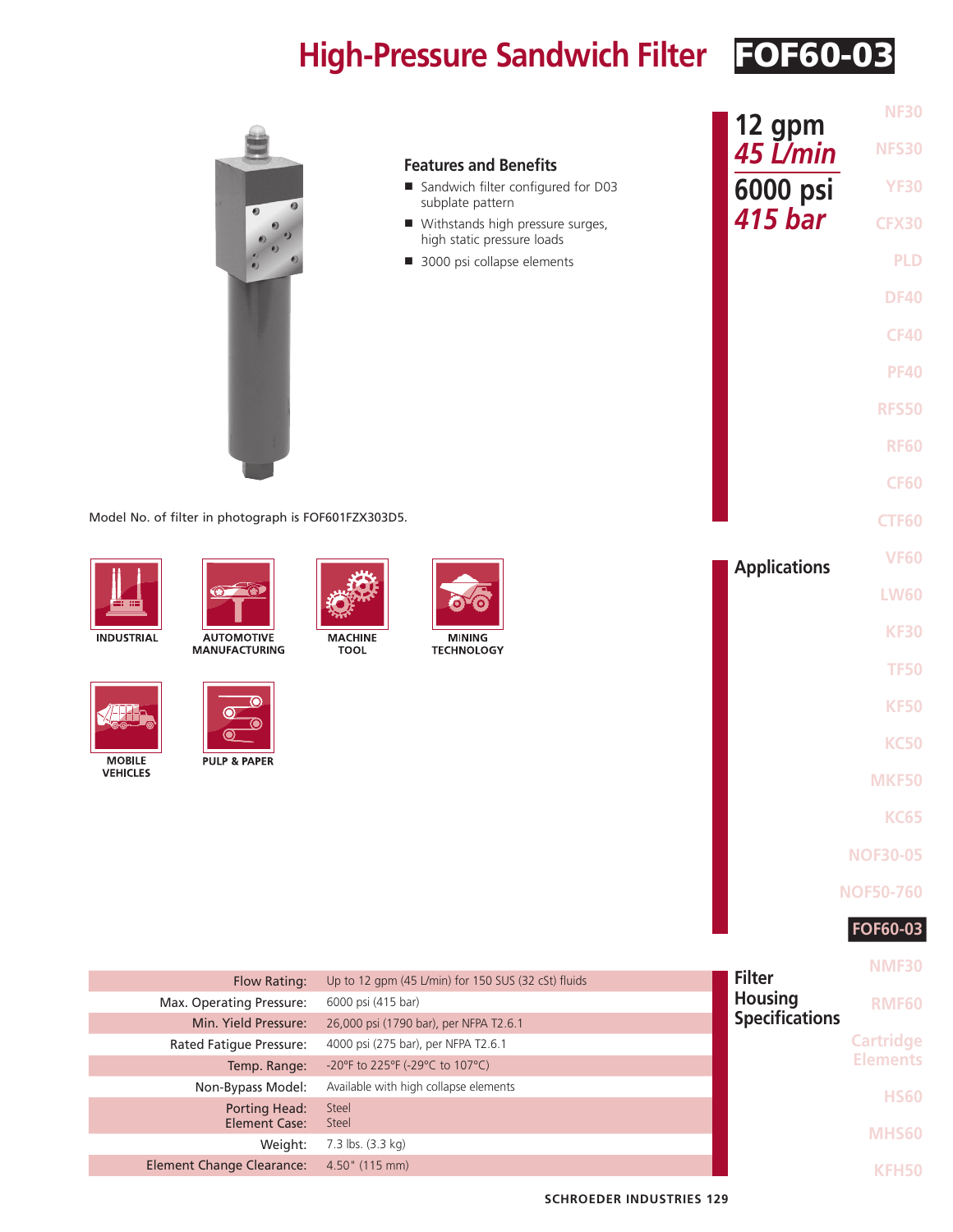## FOF60-03 **High-Pressure Sandwich Filter**



Metric dimensions in ( ).

| Element I<br><b>Performance</b> |         |                     | Filtration Ratio Per ISO 4572/NFPA T3.10.8.8<br>Using automated particle counter (APC) calibrated per ISO 4402 | <b>Filtration Ratio wrt ISO 16889</b><br>Using APC calibrated per ISO 11171 |                  |                   |
|---------------------------------|---------|---------------------|----------------------------------------------------------------------------------------------------------------|-----------------------------------------------------------------------------|------------------|-------------------|
| <b>Information</b>              | Element | $\beta_{u} \geq 75$ | $B_{u} \ge 100$                                                                                                | $B_v \ge 200$                                                               | $B_v(c) \ge 200$ | $B_v(c) \ge 1000$ |
|                                 | FZX3    | <1.0                | <1.0                                                                                                           | 2.0                                                                         | 47               | 5.8               |
|                                 | FZX10   | 74                  | 8.2                                                                                                            | 10.0                                                                        | 8.0              | 9.8               |

| <b>Dirt Holding</b> | Element | DHC (gm)                           |                                                     |                                        |
|---------------------|---------|------------------------------------|-----------------------------------------------------|----------------------------------------|
| <b>Capacity</b>     | FZX3    | $3*$                               |                                                     |                                        |
|                     | FZX10   | 5.1                                |                                                     |                                        |
|                     |         | <b>Element Collapse Rating:</b>    | 3000 psid (210 bar) for high collapse (ZX) versions |                                        |
|                     |         | Flow Direction:                    | Outside In                                          |                                        |
|                     |         | <b>Element Nominal Dimensions:</b> | 1.25" (30 mm) O.D. x 3.25" (85 mm) long             | *Based on 100 psi<br>terminal pressure |
|                     |         |                                    |                                                     |                                        |
|                     |         |                                    |                                                     |                                        |
|                     |         |                                    |                                                     |                                        |
|                     |         |                                    |                                                     |                                        |
|                     |         |                                    |                                                     |                                        |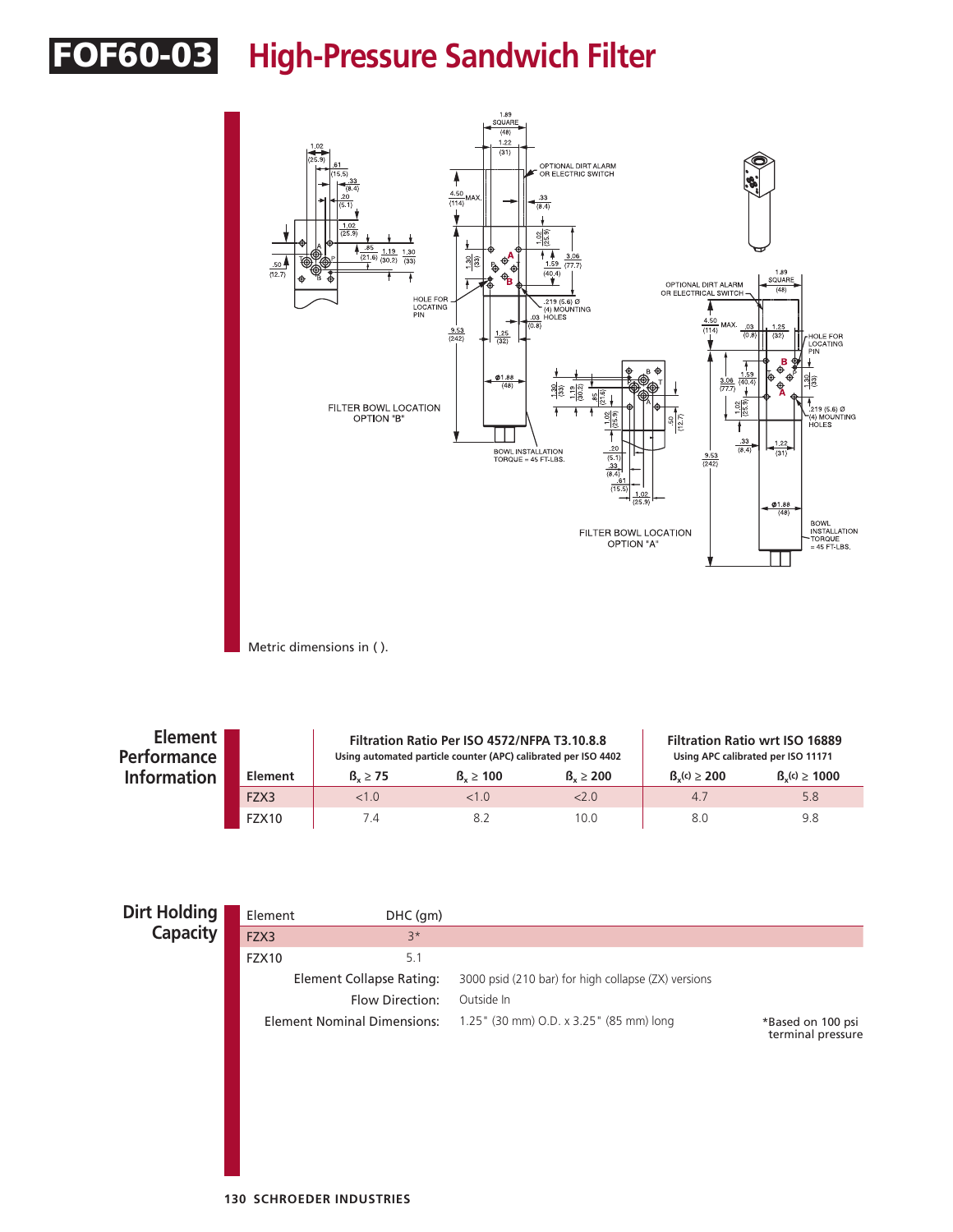## **High-Pressure Sandwich Filter** FOF60-03

|                                                                    |                           | <b>Type Fluid</b>                                 | <b>Appropriate Schroeder Media</b>                                           |                                                     |                                                                                                               |                | <b>Fluid</b>                        | <b>NF30</b>                         |
|--------------------------------------------------------------------|---------------------------|---------------------------------------------------|------------------------------------------------------------------------------|-----------------------------------------------------|---------------------------------------------------------------------------------------------------------------|----------------|-------------------------------------|-------------------------------------|
| <b>Petroleum Based Fluids</b>                                      |                           |                                                   | All Z-Media® (synthetic)                                                     |                                                     |                                                                                                               |                | <b>Compatibility</b>                | <b>NFS30</b>                        |
| High Water Content                                                 |                           |                                                   | 3 and 10 $\mu$ Z-Media <sup>®</sup> (synthetic)                              |                                                     |                                                                                                               |                |                                     | <b>YF30</b>                         |
|                                                                    |                           |                                                   |                                                                              |                                                     |                                                                                                               |                |                                     | <b>CFX30</b>                        |
|                                                                    |                           |                                                   |                                                                              |                                                     |                                                                                                               |                |                                     | <b>PLD</b>                          |
|                                                                    |                           |                                                   |                                                                              |                                                     |                                                                                                               |                |                                     |                                     |
|                                                                    |                           | <b>Element</b>                                    | Element selections are predicated on the use                                 |                                                     |                                                                                                               |                | <b>Element</b>                      | <b>DF40</b>                         |
| <b>Pressure</b><br>To                                              | <b>Series</b>             | Part No.<br>FZX3                                  | of 150 SUS (32 cSt) petroleum based fluid.                                   | FZX3                                                |                                                                                                               |                | <b>Selection</b><br><b>Based on</b> | <b>CF40</b>                         |
| 6000 psi<br>$(415 \text{ bar})$                                    | Z-<br>$Media^{\circledR}$ | FZX10                                             |                                                                              | FZX10                                               |                                                                                                               |                | <b>Flow Rate</b>                    | <b>PF40</b>                         |
|                                                                    | Flow                      | gpm                                               | 0                                                                            |                                                     |                                                                                                               | 12             |                                     | <b>RFS50</b>                        |
|                                                                    |                           | (L/min)                                           | $\Omega$<br>Shown above are the elements most commonly used in this housing. | 20                                                  | $\overline{40}$                                                                                               | $\frac{1}{45}$ |                                     | <b>RF60</b>                         |
|                                                                    |                           |                                                   |                                                                              |                                                     | Note: Contact factory regarding use of E Media in High Water Content, Invert Emulsion and Water Glycol        |                |                                     | <b>CF60</b>                         |
|                                                                    |                           |                                                   |                                                                              |                                                     | Applications. For more information, refer to Fluid Compatibility: Fire Resistant Fluids, pages 19 and 20.     |                |                                     | <b>CTF60</b>                        |
|                                                                    |                           |                                                   |                                                                              |                                                     |                                                                                                               |                |                                     | <b>VF60</b>                         |
| $\Delta \mathsf{P}_{\mathsf{housing}}$                             |                           |                                                   |                                                                              | $\Delta P_{element}$                                |                                                                                                               |                | <b>Pressure</b>                     | <b>LW60</b>                         |
| FOF60-03 $\Delta P_{\text{housing}}$ for fluids with sp gr = 0.86: |                           |                                                   | $\Delta P_{element}$ = flow x element $\Delta P$ factor x viscosity factor   |                                                     | <b>Drop</b><br><b>Information</b>                                                                             |                |                                     |                                     |
|                                                                    |                           | Flow (L/min)                                      |                                                                              | FZX3                                                | El. $\Delta P$ factors @ 150 SUS (32 cSt):<br>6.06                                                            |                | <b>Based on</b><br><b>Flow Rate</b> | <b>KF30</b>                         |
| 300                                                                | (10)                      | (20)<br>(30)                                      | (40)<br>(20)                                                                 | FZX10                                               | 4.45                                                                                                          |                | and Viscosity                       | <b>TF50</b>                         |
| 250<br>200                                                         |                           |                                                   | (16)                                                                         | by 54.9.                                            | If working in units of bars & L/min, divide above factor                                                      |                |                                     | <b>KF50</b>                         |
| ΪŠΙ<br>$\frac{1}{5}$ 150                                           |                           |                                                   | $(12)$ $\frac{2}{9}$<br>₿                                                    |                                                     | Viscosity factor: Divide viscosity by 150 SUS (32 cSt).                                                       |                |                                     | <b>KC50</b>                         |
| 100<br>50                                                          |                           |                                                   | (8)<br>(4)                                                                   |                                                     |                                                                                                               |                |                                     | MKF50                               |
| 0<br>0                                                             | 2<br>4                    | 8<br>6                                            | 10<br>12                                                                     |                                                     |                                                                                                               |                |                                     |                                     |
|                                                                    |                           | Flow gpm<br>Indicator cannot be used beyond 4 gpm |                                                                              |                                                     |                                                                                                               |                |                                     | <b>KC65</b>                         |
| sp $qr = specific$ gravity                                         |                           |                                                   |                                                                              |                                                     |                                                                                                               |                |                                     | <b>NOF30-05</b>                     |
|                                                                    |                           |                                                   |                                                                              |                                                     | Sizing of elements should be based on element flow information provided in the Element Selection chart above. |                |                                     | <b>NOF50-760</b>                    |
| <b>Notes</b>                                                       |                           |                                                   |                                                                              |                                                     | $\Delta P_{filter} = \Delta P_{housing} + \Delta P_{element}$                                                 |                |                                     | <b>FOF60-03</b>                     |
|                                                                    |                           |                                                   |                                                                              | Exercise:                                           |                                                                                                               |                |                                     | <b>NMF30</b>                        |
|                                                                    |                           |                                                   |                                                                              |                                                     | Determine ∆P at 4 gpm (19 L/min) for<br>FOF601FZX1003 using 200 SUS (44 cSt) fluid.                           |                |                                     | <b>RMF60</b>                        |
|                                                                    |                           |                                                   |                                                                              | Solution:                                           |                                                                                                               |                |                                     |                                     |
|                                                                    |                           |                                                   |                                                                              | $\Delta P_{\text{housing}}$<br>$\Delta P_{element}$ | $= 40.0$ psi [2.75 bar]<br>$= 5 \times 4.45 \times (200 \div 150) = 29.7$ psi<br>or                           |                |                                     | <b>Cartridge</b><br><b>Elements</b> |
|                                                                    |                           |                                                   |                                                                              | $\Delta P_{total}$                                  | $=$ [19 x (4.45 ÷54.9) x (44÷32) = 2.12 bar]<br>$= 40.0 + 29.7 = 69.7$ psi                                    |                |                                     | <b>HS60</b>                         |
|                                                                    |                           |                                                   |                                                                              |                                                     | or<br>$=[2.75 + 2.12 = 4.87$ bar]                                                                             |                |                                     | <b>MHS60</b>                        |
|                                                                    |                           |                                                   |                                                                              |                                                     |                                                                                                               |                |                                     | KFH50                               |